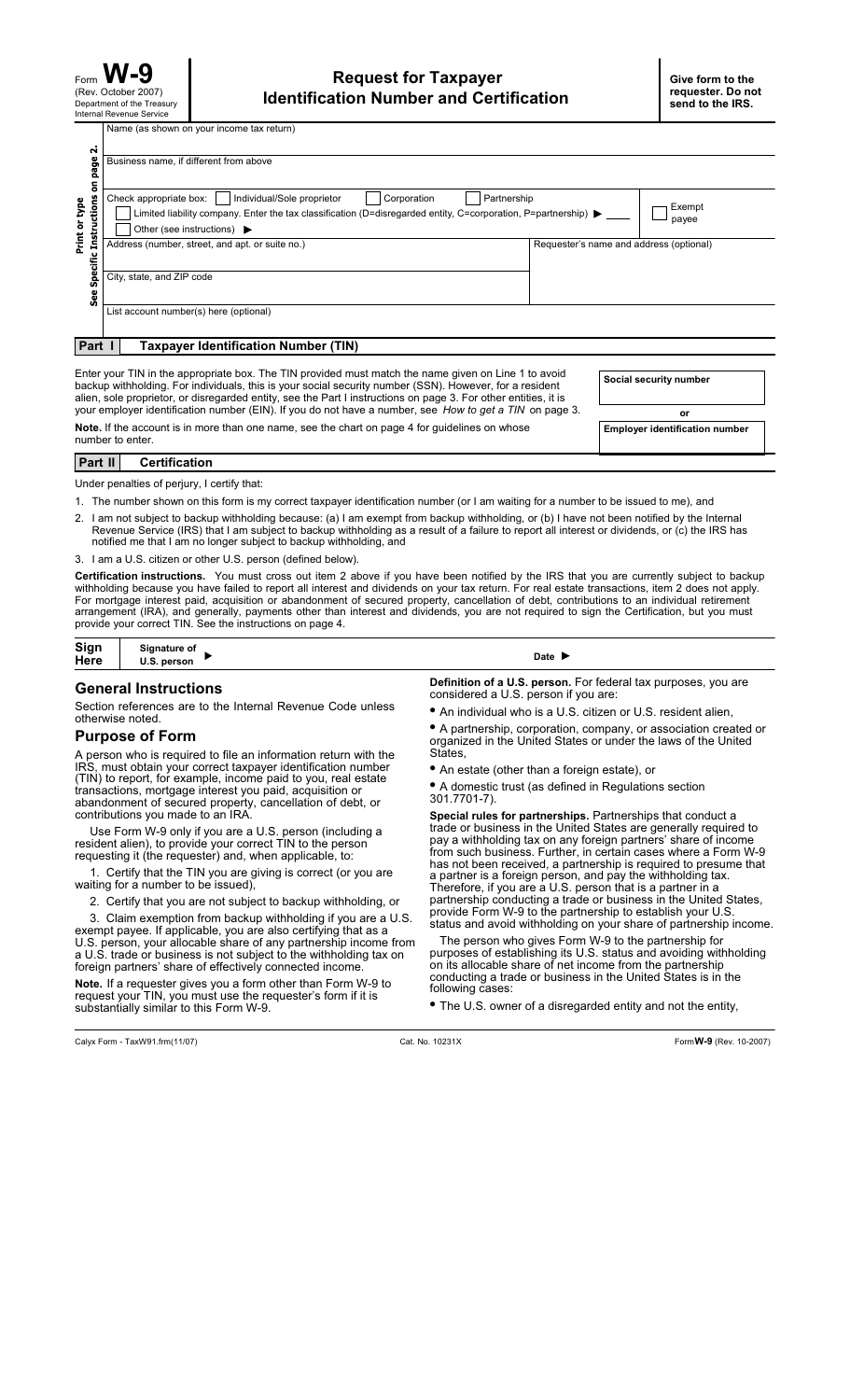The U.S. grantor or other owner of a grantor trust and not the **•** trust, and

The U.S. trust (other than a grantor trust) and not the **•** beneficiaries of the trust.

If you are a foreign person, do not use Form W-9. Instead, use the appropriate Form W-8 (see Publication 515, Withholding of Tax on Nonresident Aliens and Foreign Entities). **Foreign person.**

Generally, only a nonresident alien individual may use the terms of a tax treaty to reduce or eliminate U.S. tax on certain types of income. However, most tax treaties contain a provision known as a "saving clause." Exceptions specified in the saving clause may permit an exemption from tax to continue for certain types of income even after the payee has otherwise become a U.S. resident alien for tax purposes. **Nonresident alien who becomes a resident alien.**

If you are a U.S. resident alien who is relying on an exception contained in the saving clause of a tax treaty to claim an exemption from U.S. tax on certain types of income, you must attach a statement to Form W-9 that specifies the following five items:

1. The treaty country. Generally, this must be the same treaty under which you claimed exemption from tax as a nonresident alien.

2. The treaty article addressing the income.

3. The article number (or location) in the tax treaty that contains the saving clause and its exceptions.

4. The type and amount of income that qualifies for the exemption from tax.

5. Sufficient facts to justify the exemption from tax under the terms of the treaty article.

Example. Article 20 of the U.S.-China income tax treaty allows an exemption from tax for scholarship income received by a Chinese student temporarily present in the United States. Under U.S. law, this student will become a resident alien for tax purposes if his or her stay in the United States exceeds 5 calendar years. However, paragraph 2 of the first Protocol to the U.S.-China treaty (dated April 30, 1984) allows the provisions of Article 20 to continue to apply even after the Chinese student becomes a resident alien of the United States. A Chinese student who qualifies for this exception (under paragraph 2 of the first protocol) and is relying on this exception to claim an exemption from tax on his or her scholarship or fellowship income would attach to Form W-9 a statement that includes the information described above to support that exemption.

If you are a nonresident alien or a foreign entity not subject to backup withholding, give the requester the appropriate completed Form W-8.

**What is backup withholding?** Persons making certain payments to you must under certain conditions withhold and pay to the IRS 28% of such payments. This is called "backup withholding." Payments that may be subject to backup withholding include interest, tax-exempt interest, dividends, broker and barter exchange transactions, rents, royalties, nonemployee pay, and certain payments from fishing boat operators. Real estate transactions are not subject to backup withholding.

You will not be subject to backup withholding on payments you receive if you give the requester your correct TIN, make the proper certifications, and report all your taxable interest and dividends on your tax return.

#### **Payments you receive will be subject to backup withholding if:**

1. You do not furnish your TIN to the requester,

2. You do not certify your TIN when required (see the Part II instructions on page 3 for details),

3. The IRS tells the requester that you furnished an incorrect TIN,

Calyx Form - TaxW92.frm(11/07)

4. The IRS tells you that you are subject to backup withholding because you did not report all your interest and dividends on your tax return (for reportable interest and dividends only), or

5. You do not certify to the requester that you are not subject to backup withholding under 4 above (for reportable interest and dividend accounts opened after 1983 only).

Certain payees and payments are exempt from backup withholding. See the instructions below and the separate Instructions for the Requester of Form W-9.

Also see Special rules regarding partnerships on page 1.

# **Penalties**

If you fail to furnish your correct TIN to a requester, you are subject to a penalty of \$50 for each such failure unless your failure is due to reasonable cause and not to willful neglect. **Failure to furnish TIN.**

#### **Civil penalty for false information with respect to**

If you make a false statement with no reasonable basis that results in no backup withholding, you are subject to a \$500 penalty. **withholding.**

**Criminal penalty for falsifying information.** Willfully falsifying certifications or affirmations may subject you to criminal penalties including fines and/or imprisonment.

**Misuse of TINs.** If the requester discloses or uses TINs in violation of federal law, the requester may be subject to civil and criminal penalties.

# **Specific Instructions Name**

If you are an individual, you must generally enter the name shown on your income tax return. However, if you have changed your last name, for instance, due to marriage without informing the Social Security Administration of the name change, enter your first name, the last name shown on your social security card, and your new last name.

If the account is in joint names, list first, and then circle, the name of the person or entity whose number you entered in Part I of the form.

Enter your individual name as shown on your income tax return on the "Name" line. You may enter your business, trade, or "doing business as (DBA)" name on the "Business name" line. **Sole proprietor.**

Check the "Limited liability company" box only and enter the appropriate code for the tax classification ("D" for disregarded entity, "C" for corporation, "P" for partnership) in the space provided. **Limited liability company (LLC).**

For a single-member LLC (including a foreign LLC with a domestic owner) that is disregarded as an entity separate from its owner under Regulations section 301.7701-3, enter the owner's name on the "Name" line. Enter the LLC's name on the "Business name" line.

For an LLC classified as a partnership or a corporation, enter the LLC's name on the "Name" line and any business, trade, or DBA name on the "Business name" line.

Enter your business name as shown on required federal tax documents on the "Name" line. This name should match the name shown on the charter or other legal document creating the entity. You may enter any business, trade, or DBA name on the "Business name" line. **Other entities.**

Note. You are requested to check the appropriate box for your status (individual/sole proprietor, corporation, etc.).

# **Exempt Payee**

If you are exempt from backup withholding, enter your name as described above and check the appropriate box for your status, then check the "Exempt payee" box in the line following the business name, sign and date the form.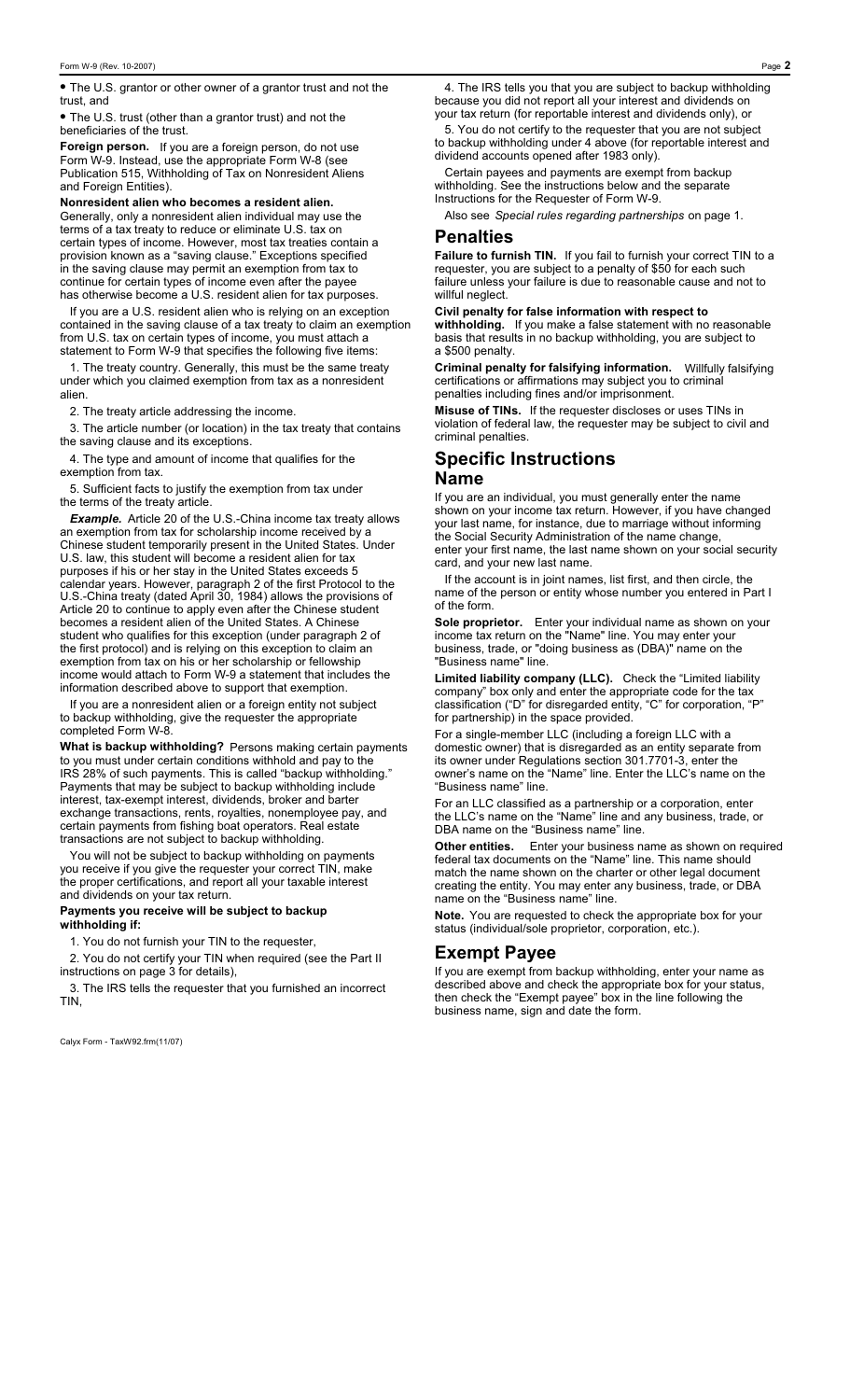Generally, individuals (including sole proprietors) are not exempt from backup withholding. Corporations are exempt from backup withholding for certain payments, such as interest and dividends.

Note. If you are exempt from backup withholding, you should<br>still assemble this farm to surid assail la exerce we hadwww. still complete this form to avoid possible erroneous backup withholding

The following payees are exempt from backup withholding:

1. An organization exempt from tax under section 501(a), any IRA, or a custodial account under section 403(b)(7) if the account satisfies the requirements of section 401(f)(2),

2. The United States or any of its agencies or instrumentalities,

3. A state, the District of Columbia, a possession of the United States, or any of their political subdivisions or instrumentalities,

4. A foreign government or any of its political subdivisions, agencies, or instrumentalities, or

5. An international organization or any of its agencies or instrumentalities.

Other payees that may be exempt from backup withholding include:

6. A corporation,

7. A foreign central bank of issue,

8. A dealer in securities or commodities required to register in the United States, the District of Columbia, or a possession of the United States

9. A futures commission merchant registered with the Commodity Futures Trading Commission,

10. A real estate investment trust,

11. An entity registered at all times during the tax year under the Investment Company Act of 1940,

12. A common trust fund operated by a bank under section 584(a),

13. A financial institution,

14. A middleman known in the investment community as a nominee or custodian, or

15. A trust exempt from tax under section 664 or described in section 4947.

The chart below shows types of payments that may be exempt from backup withholding. The chart applies to the exempt payees listed above, 1 through 15.

| IF the payment is for $\dots$                                                    | THEN the payment is exempt<br>for $\ldots$                                                                                                     |
|----------------------------------------------------------------------------------|------------------------------------------------------------------------------------------------------------------------------------------------|
| Interest and dividend payments                                                   | All exempt recipients except<br>for $9$                                                                                                        |
| <b>Broker transactions</b>                                                       | Exempt recipients 1 through 13.<br>Also, a person registered under<br>the Investment Advisers Act of<br>1940 who regularly acts as a<br>broker |
| Barter exchange transactions<br>and patronage dividends                          | Exempt recipients 1 through 5                                                                                                                  |
| Payments over \$600 required<br>to be reported and direct<br>sales over \$5,0001 | Generally, exempt recipients<br>1 through $72$                                                                                                 |

<sup>1</sup> See Form 1099-MISC, Miscellaneous Income, and its instructions.

 $2$  However, the following payments made to a corporation (including gross proceeds paid to an attorney under section 6045(f), even if the attorney is a corporation) and reportable on Form 1099-MISC are not exempt from backup withholding: medical and health care payments, attorneys' fees; and payments for services paid by a federal executive agency.

Calyx Form - TaxW93.frm(11/07)

# **Part I. Taxpayer Identification Number (TIN)**

Enter your TIN in the appropriate box. If you are a resident alien and you do not have and are not eligible to get an SSN, your TIN is your IRS individual taxpayer identification number (ITIN). Enter it in the social security number box. If you do not have an ITIN, see How to get a TIN below.

If you are a sole proprietor and you have an EIN, you may enter either your SSN or EIN. However, the IRS prefers that you use your SSN.

If you are a single-owner LLC that is disregarded as an entity separate from its owner (see *Limited liability company* (LLC) on page 2), enter the owner's SSN (or EIN, if the owner has one). Do not enter the disregarded entity's EIN. If the LLC is classified as a corporation or partnership, enter the entity's EIN. Note. See the chart on page 4 for further clarification of name and TIN combinations.

If you do not have a TIN, apply for one immediately. To apply for an SSN, get Form SS-5, Application for a Social Security Card, from your local Social Security Administration office or get this form online at www.ssa.gov. You may also get this form by calling 1-800-772-1213. Use Form W-7, Application for IRS Individual Taxpayer Identification Number, to apply for an ITIN, or Form SS-4, Application for Employer Identification Number, to apply for an EIN. You can apply for an EIN online by accessing the IRS website at www.irs.gov/businesses and clicking on Employer Identification Number (EIN) under Starting a Business. You can get Forms W-7 and SS-4 from the IRS by visiting www.irs.gov or by calling 1-800-TAX-FORM (1-800-829-3676). **How to get a TIN.**

If you are asked to complete Form W-9 but do not have a TIN, write "Applied For" in the space for the TIN, sign and date the form, and give it to the requester. For interest and dividend payments, and certain payments made with respect to readily tradable instruments, generally you will have 60 days to get a TIN and give it to the requester before you are subject to backup withholding on payments. The 60-day rule does not apply to other types of payments. You will be subject to backup withholding on all such payments until you provide your TIN to the requester.

Entering "Applied For" means that you have already applied for a TIN or that you intend to apply for one soon. *A disregarded domestic entity that has a foreign owner* **Caution:** *must use the appropriate Form W-8.* **Note.**

# **Part II. Certification**

To establish to the withholding agent that you are a U.S. person, or resident alien, sign Form W-9. You may be requested to sign by the withholding agent even if items 1, 4, and 5 below indicate otherwise.

Part I should sign (when required). Exempt payees, see Exempt *Payee* on page 2. For a joint account, only the person whose TIN is shown in

**Signature requirements.** Complete the certification as indicated in 1 through 5 below.

during 1983. You must give your correct TIN, but you do not have to sign the certification. **1. Interest, dividend, and barter exchange accounts opened before 1984 and broker accounts considered active**

You must sign the certification or backup withholding will apply. If you are subject to backup withholding and you are merely providing your correct TIN to the requester, you must cross out item 2 in the certification before signing the form. **2. Interest, dividend, broker, and barter exchange accounts opened after 1983 and broker accounts considered inactive during 1983.**